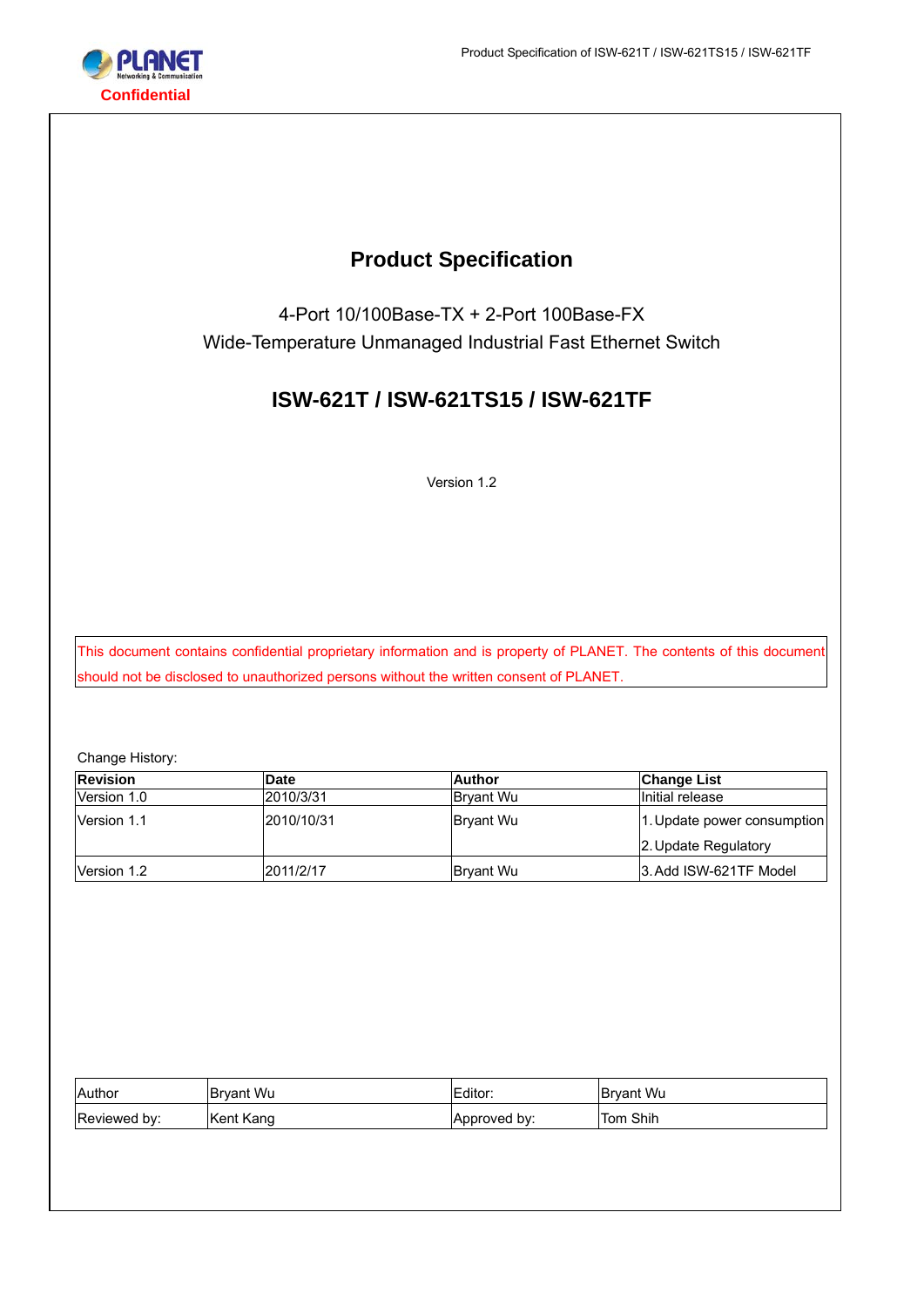

# **1. PRODUCT DESCRIPTION**





## **ISW-621T / ISW-621TS15 ISW-621TF**

The PLANET entry level Industrial Ethernet Switch is industrially hardened Ethernet Switch specifically designed to operate reliably in electrically harsh and climatically demanding environments.

#### **Highly Convenient and Feasible Industrial Robust Switch**

In the PLANET ISW-621 series Industrial Ethernet Switch, PLANET nowadays has upgraded and provided three new models named ISW-621T, ISW-621TS15 and ISW-621TF for wide temperature operation environment ranging from -40 up to 75 Degrees C. As we know the temperature in many places and countries of the world are lower than -10 Degrees C, these three new models, ISW-621T, ISW-621TS15 and ISW-621TF will be the right products for Transportation, Manufactory, Security and Surveillance network deployment on those harsh environments. The ISW-621T / ISW-621TS15 / ISW-621TF also provides a high level of immunity against electromagnetic interference and heavy electrical surges which are usually found on plant floors or in curb side traffic control cabinets.

#### **Distance Extendable and Flexibility**

PLANET ISW-621T and ISW-621TS15 includes 4 x 10/100Base-TX Auto-Negotiation ports and 2 x SC interfaces 100Base-FX ports. The ISW-621T equips two 100Base-FX multi-mode SC interfaces for transmission distance up to 2km and ISW-621TS15 equips two 100Base-FX single-mode SC interfaces for transmission distance up to 15km.

PLANET ISW-621TF includes 4 x 10/100Base-TX Auto-Negotiation ports and 2 x 100Base-FX SFP interfaces. The distance will depend on your need, Single Mode for Long distance and Multi Mode for short distance.

With two 100Base-FX interfaces provide more flexibility for Transportation, Manufactory, Security and Surveillance with distance extension without any limitation, making the ISW-621T / ISW-621TS15 / ISW-621TF to be suitable model either for long or short distance network deployment.

#### **Easy Installation and Wide Range of Power Usage**

The ISW-621T / ISW-621TS15 / ISW-621TF are designed with a compact case that allows either DIN rail or panel mounting for efficient usage of cabinet space. It provides an integrated power supply with a wide range of voltages for worldwide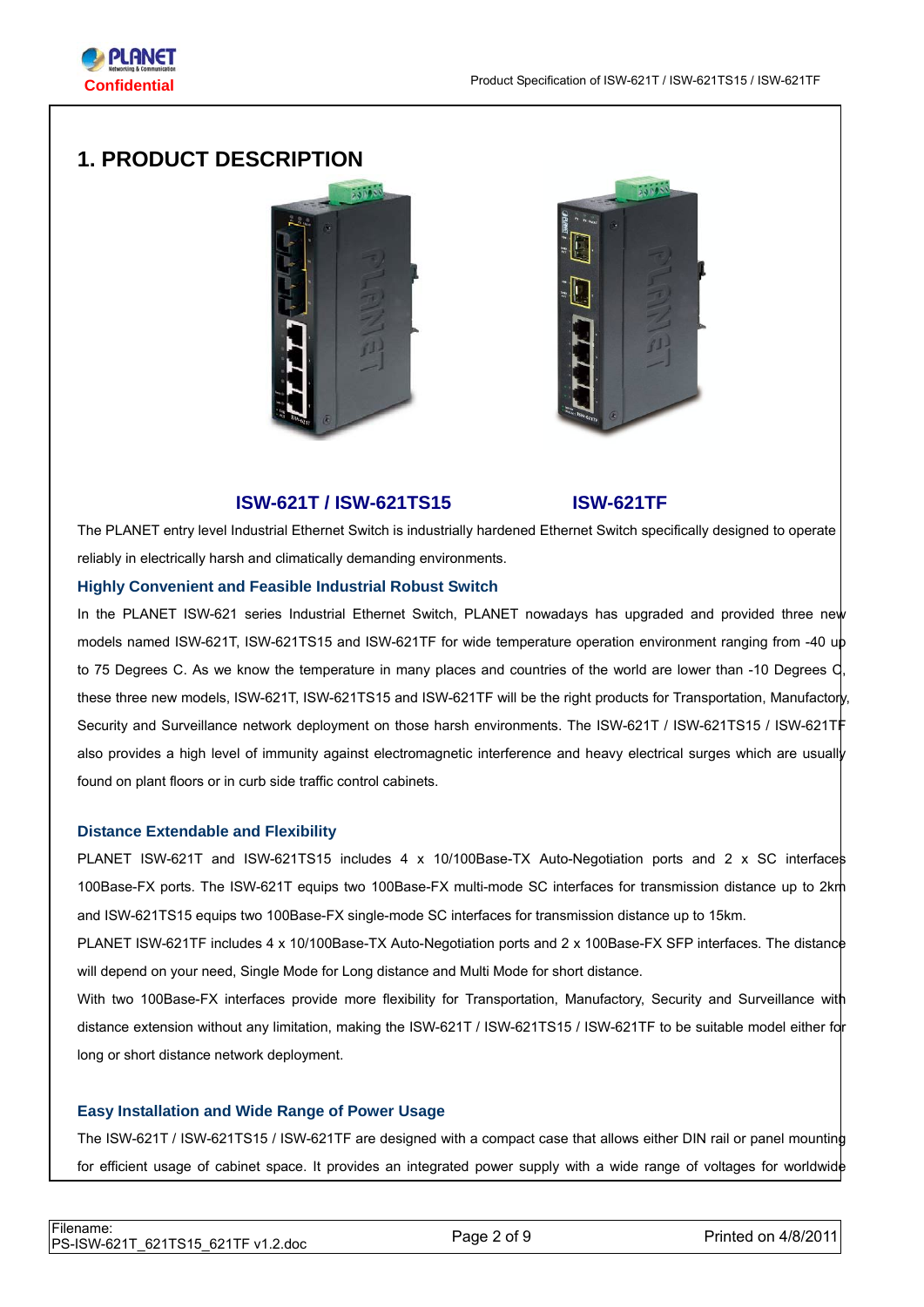

operation. It also offers dual-redundant, reversible polarity 12V DC to 48V DC power supply inputs for high availability applications requiring dual or backup power inputs.

# **2. PRODUCT FEATURES**

#### ¾ **Physical Port**

#### **ISW-621T**

- 4-Port 10/100Base-TX RJ-45
- 2-Port 100Base-FX interfaces for up to 2km (SC Interface Multi-mode fiber 62.5/125μm or 50/125μm)

#### **ISW-621TS15**

- 4-Port 10/100Base-TX RJ-45
- 2-Port 100Base-FX interfaces for up to 15km (SC Interface Single mode fiber 9/125μm)

#### **ISW-621TF**

- 4-Port 10/100Base-TX RJ-45
- 2-Port 100Base-FX SFP interfaces (LC Interface within optional of Single / Multi-Mode SFP module)

#### ¾ **Industrial Design**

- Slim type IP-30 Metal case
- -40℃~75℃ Operating Temperature
- **DIN Rail and Wall Mount Design**
- 12 to 48V DC, redundant power with polarity reverse protect function and connective removable terminal block for master and slave power
- Supports EFT protection 6000 VDC for power line
- Supports 6000 VDC Ethernet ESD protection

#### ¾ **Data Communication**

- Complies with the IEEE 802.3, IEEE 802.3u, Fast Ethernet standard
- Auto-MDI/MDI-X detection and Auto-negotiation with Half-Duplex/Full-Duplex modes for all 10 /100Base-TX RJ-45 ports
- Store-and-Forward Switching Architecture
- Features Store-and-Forward mode with wire-speed filtering and forwarding rates
- Prevents packet loss with back pressure (Half-Duplex) and IEEE 802.3x PAUSE frame flow control (Full-Duplex)
- Backplane (Switching Fabric): 1Gbps
- 1Mbit on-chip frame buffer
- Integrated address look-up engine, support 2K absolute MAC addresses
- CSMA/CD Protocol
- Automatic source address learning and aging
- Support to handle up to 1522 bytes packet size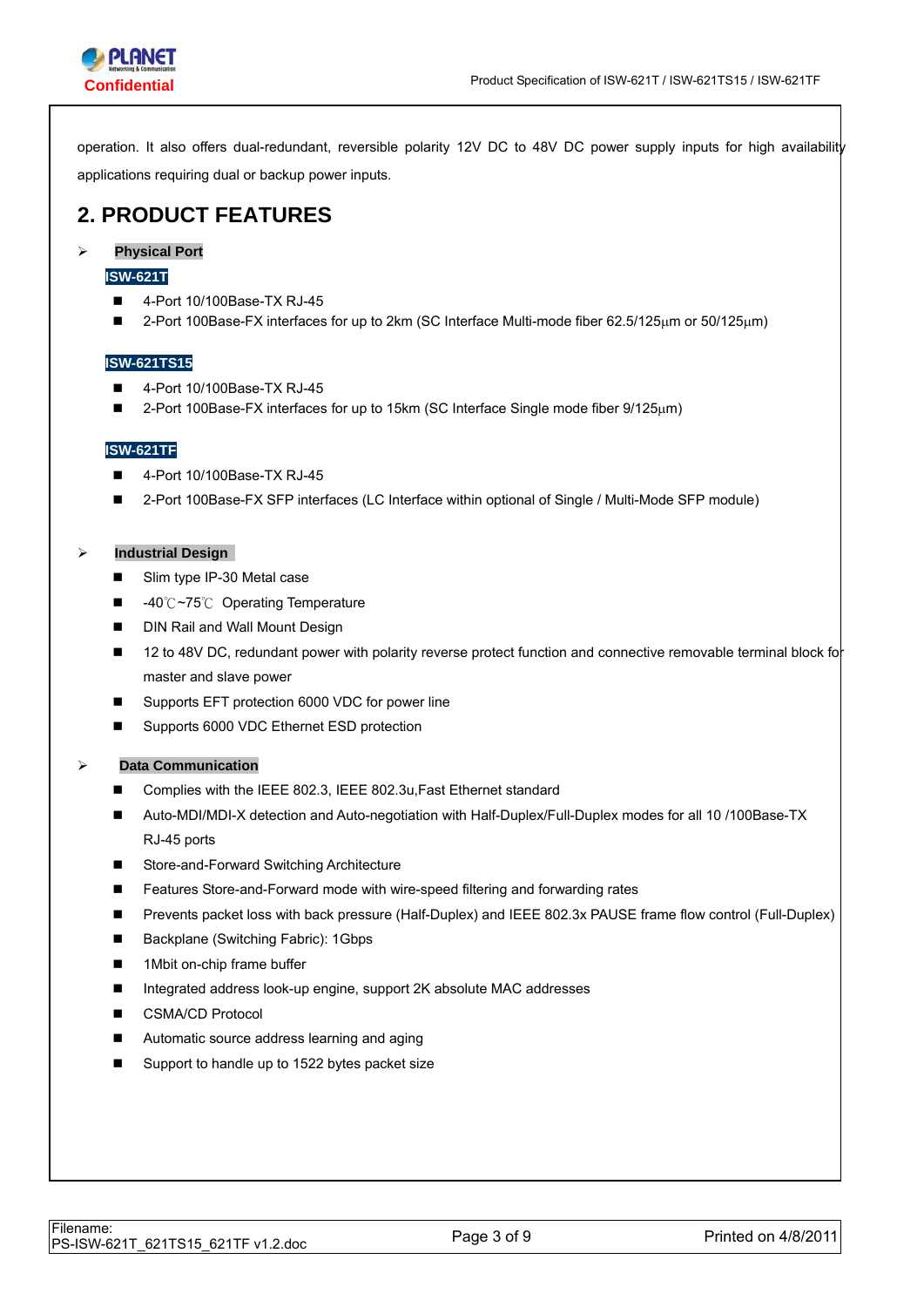

# **3. PRODUCT SPECIFICATION**

## **3.1 MAIN COMPONENT**

| Switch MAC + PHY         | IC Plus IP178D x1 |                                     |
|--------------------------|-------------------|-------------------------------------|
| <b>Fiber Transceiver</b> | ISW-621T          | AXFE-1311-0127 Transceivers 3.3V x1 |
|                          | ISW-621TS15       | LS32-A3C-PI-N Transceivers 3.3V x1  |
|                          | ISW-621TF         | Vary on SFP module                  |

# **3.2 Functional Specifications**

| <b>Product</b>                   | <b>ISW-621T</b>                                                                                                                                                                                    | <b>ISW-621TS15</b>      | <b>ISW-621TF</b>          |
|----------------------------------|----------------------------------------------------------------------------------------------------------------------------------------------------------------------------------------------------|-------------------------|---------------------------|
| <b>Hardware Specification</b>    |                                                                                                                                                                                                    |                         |                           |
| 10/100Base-TX Ports              |                                                                                                                                                                                                    | 4 RJ-45, Auto-MDI/MDI-X |                           |
| <b>100Base-FX Port</b>           | $\overline{2}$                                                                                                                                                                                     | $\overline{2}$          | $\overline{2}$            |
| <b>Fiber Port Type</b>           | SC / Multi-Mode                                                                                                                                                                                    | SC / Single Mode        | LC<br>Single / Multi-Mode |
| <b>Cable Distance</b>            | 2km                                                                                                                                                                                                | 15km                    |                           |
| <b>Optical Frequency</b>         | 850nm                                                                                                                                                                                              | 1310nm                  |                           |
| <b>Launch Power (dBm)</b>        | Max: -14<br>Min: -20                                                                                                                                                                               | Max: 0<br>Min: -20      | Depend on SFP Module      |
| <b>Receive Sensitivity (dBm)</b> | $-32$                                                                                                                                                                                              | $-32$                   |                           |
| <b>Maximum Input Power (dBm)</b> | $-14$                                                                                                                                                                                              | $\Omega$                |                           |
| <b>Installation</b>              | DIN Rail Kit and Wall Mount Ear                                                                                                                                                                    |                         |                           |
| <b>Enclosure</b>                 | IP-30 Slim Type Metal Case                                                                                                                                                                         |                         |                           |
| <b>LED</b>                       | System:<br>• Power 1 (Green),<br>• Power 2 (Green),<br>• Fault (Green)<br>4 x port copper:<br>• 10/100 (Green)<br>• Link/Activity (Green)<br>1 x 100FX port:<br>• 100 (Green),<br>• LNK/ACT(Green) |                         |                           |
| <b>Protection</b>                | ESD (Ethernet): 6KVDC<br>Surge (Power): 6KVDC                                                                                                                                                      |                         |                           |
| <b>Switch Specification</b>      |                                                                                                                                                                                                    |                         |                           |
| <b>Switch Architecture</b>       | Store-and-Forward                                                                                                                                                                                  |                         |                           |
| <b>Switch Fabric</b>             | 1.2Gbps / Non-blocking                                                                                                                                                                             |                         |                           |
| <b>Switch Throughput</b>         | 0.89Mpps@64bytes                                                                                                                                                                                   |                         |                           |
| <b>Address Table</b>             | 2K entries                                                                                                                                                                                         |                         |                           |
| <b>Share Data Buffer</b>         | 1Mbit on-chip frame buffer                                                                                                                                                                         |                         |                           |
| <b>Maximum Frame Size</b>        | 1522 Bytes packet                                                                                                                                                                                  |                         |                           |
| <b>Flow Control</b>              | Back pressure for Half Duplex<br>IEEE 802.3x Pause Frame for Full Duplex                                                                                                                           |                         |                           |
| <b>Standards Conformance</b>     |                                                                                                                                                                                                    |                         |                           |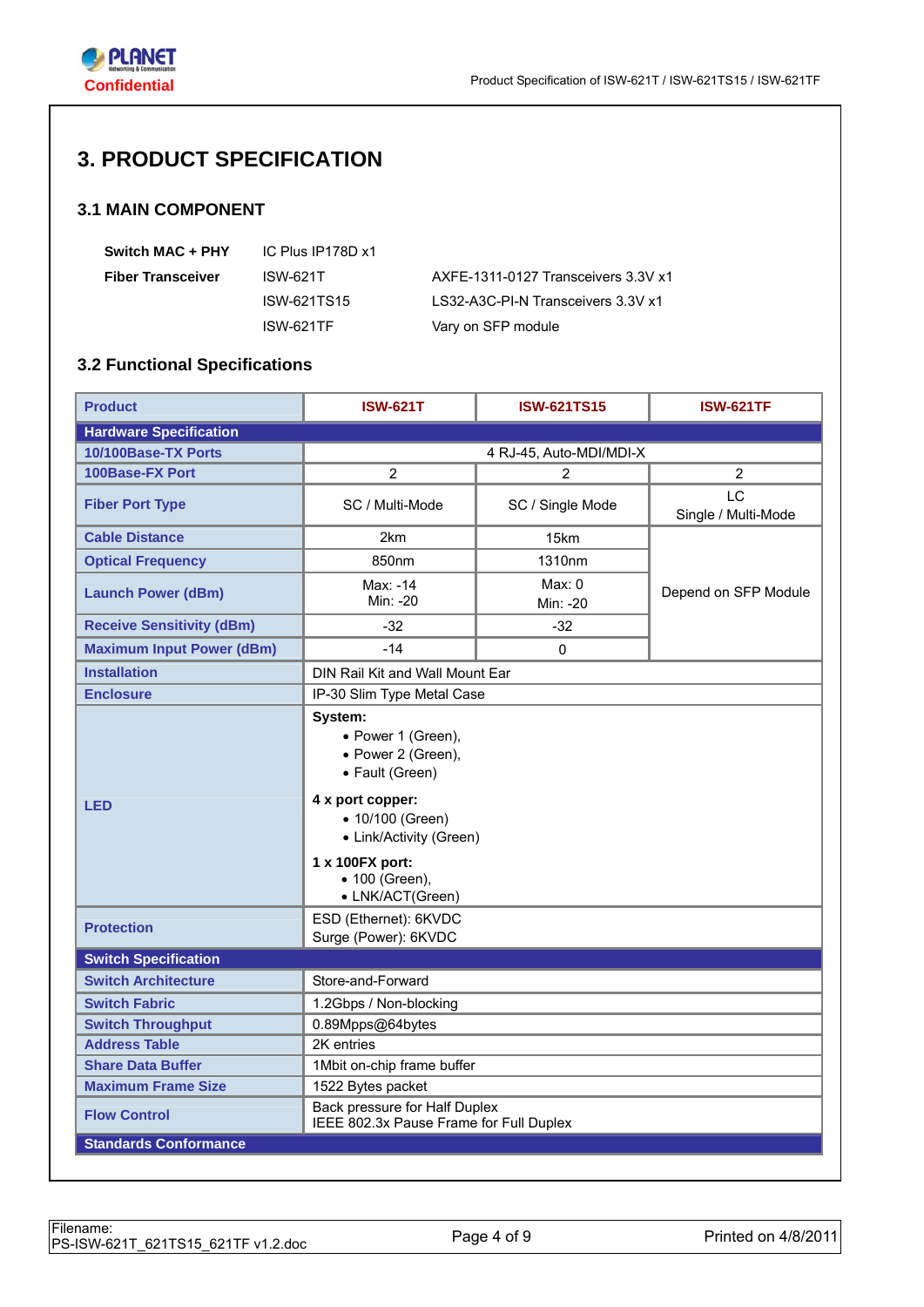

|                             | IEEE 802.3 10Base-T                                                                                                    |
|-----------------------------|------------------------------------------------------------------------------------------------------------------------|
| <b>Standards Compliance</b> | IEEE 802.3u 100Base-TX / 100Base-FX                                                                                    |
|                             | IEEE 802.3x Flow Control and Back pressure                                                                             |
|                             | IEC60068-2-32(Free fall)                                                                                               |
| <b>Stability testing</b>    | IEC60068-2-27(Shock)                                                                                                   |
|                             | IEC60068-2-6(Vibration)                                                                                                |
| Network cables              | 10/100Base-TX:<br>• 2-Pair UTP Cat. 3, 4, 5, 5e and 6 (100 meters, max.) EIA/TIA-568 100-ohm<br>STP (100 meters, max.) |
|                             | 100Base-FX:                                                                                                            |
|                             | • Multi-mode optic fiber $62.5/125 \mu m / 50/125 \mu m$                                                               |
|                             | • Single-mode optic fiber 9/125um                                                                                      |

# **3.3 Physical Specification**

**Dimensions:** 

135mm x 97mm x 32mm (W x D x H)

#### **Weight:**

442g

# **ISW-621T / ISW-621TS15:**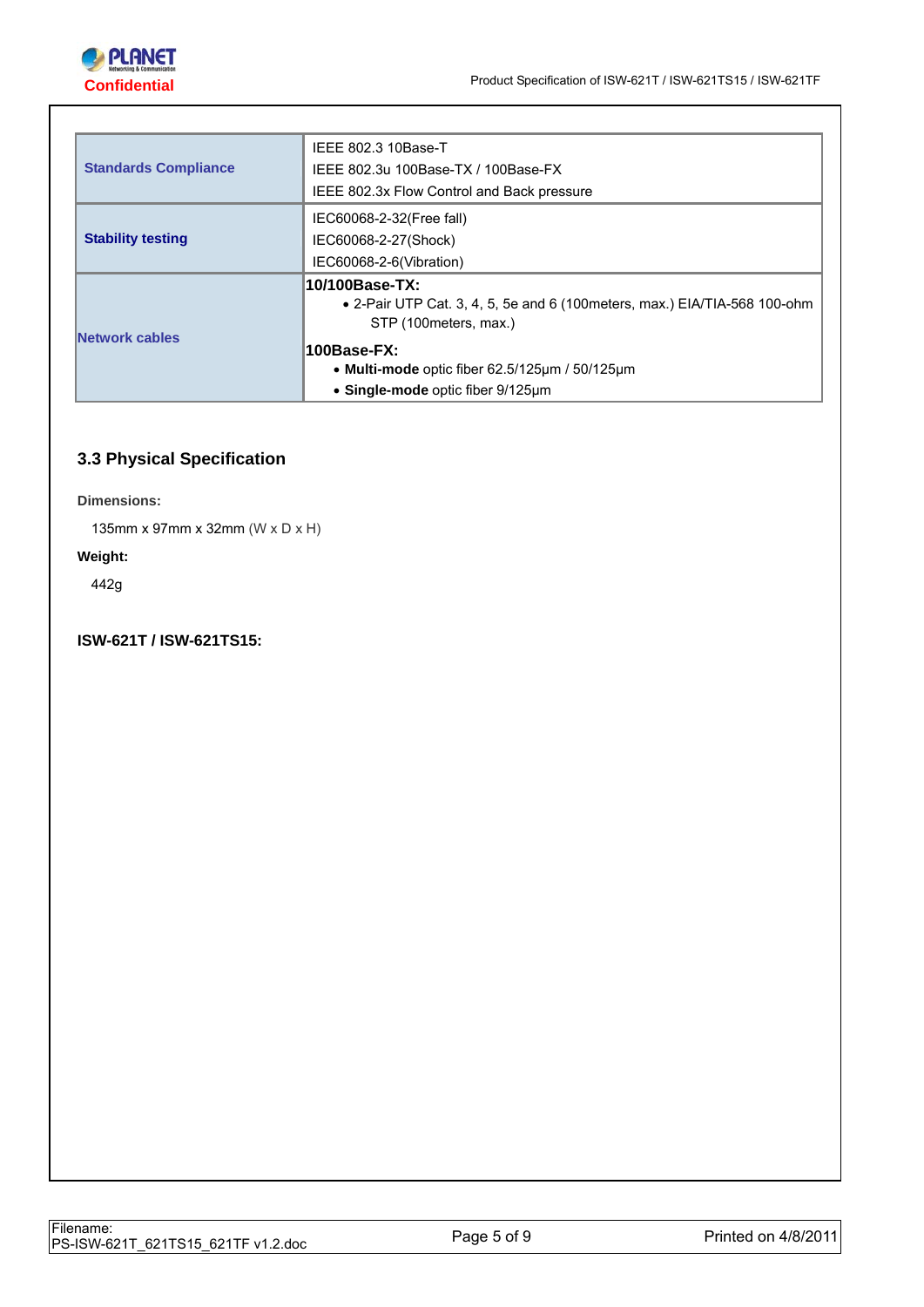

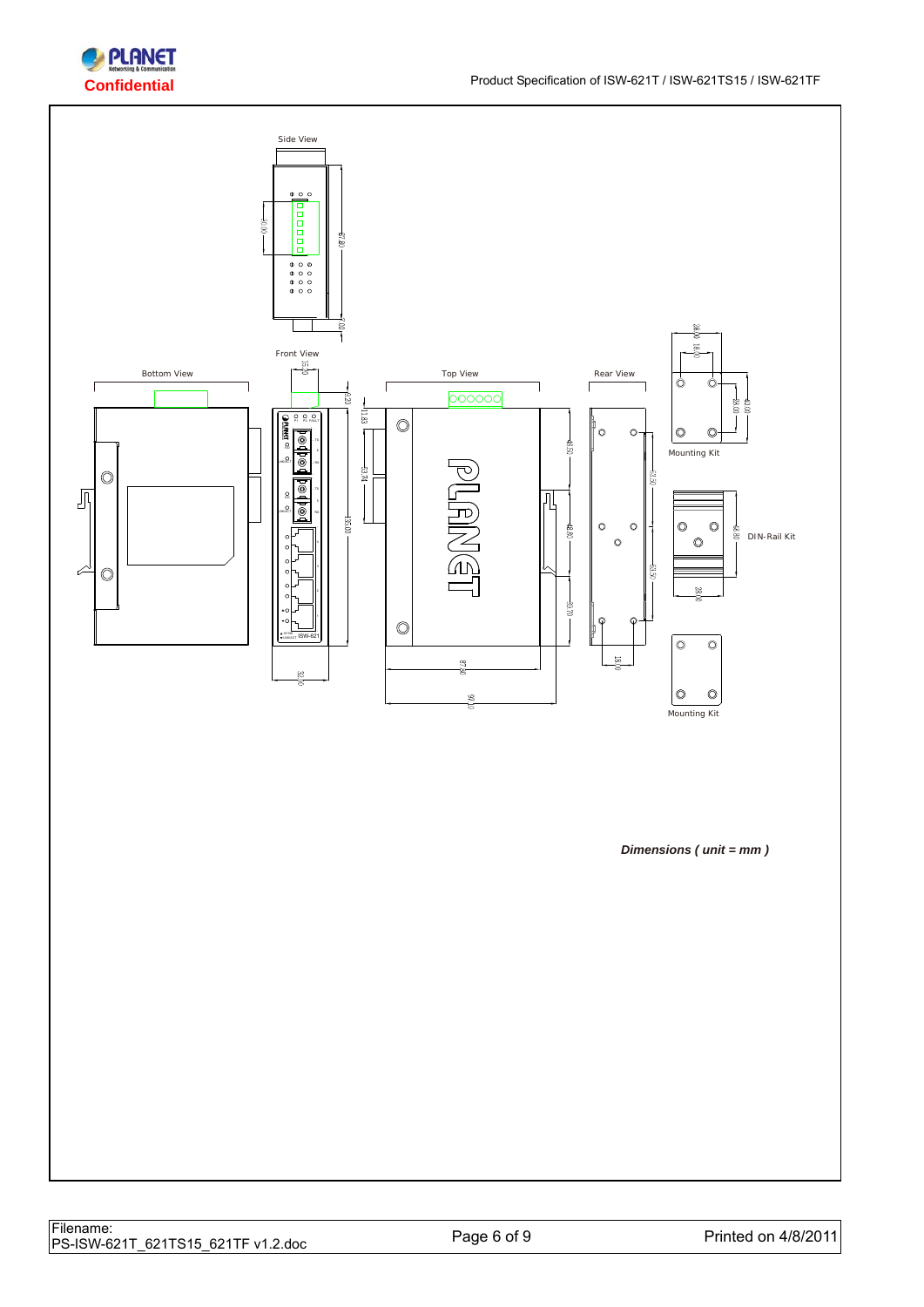

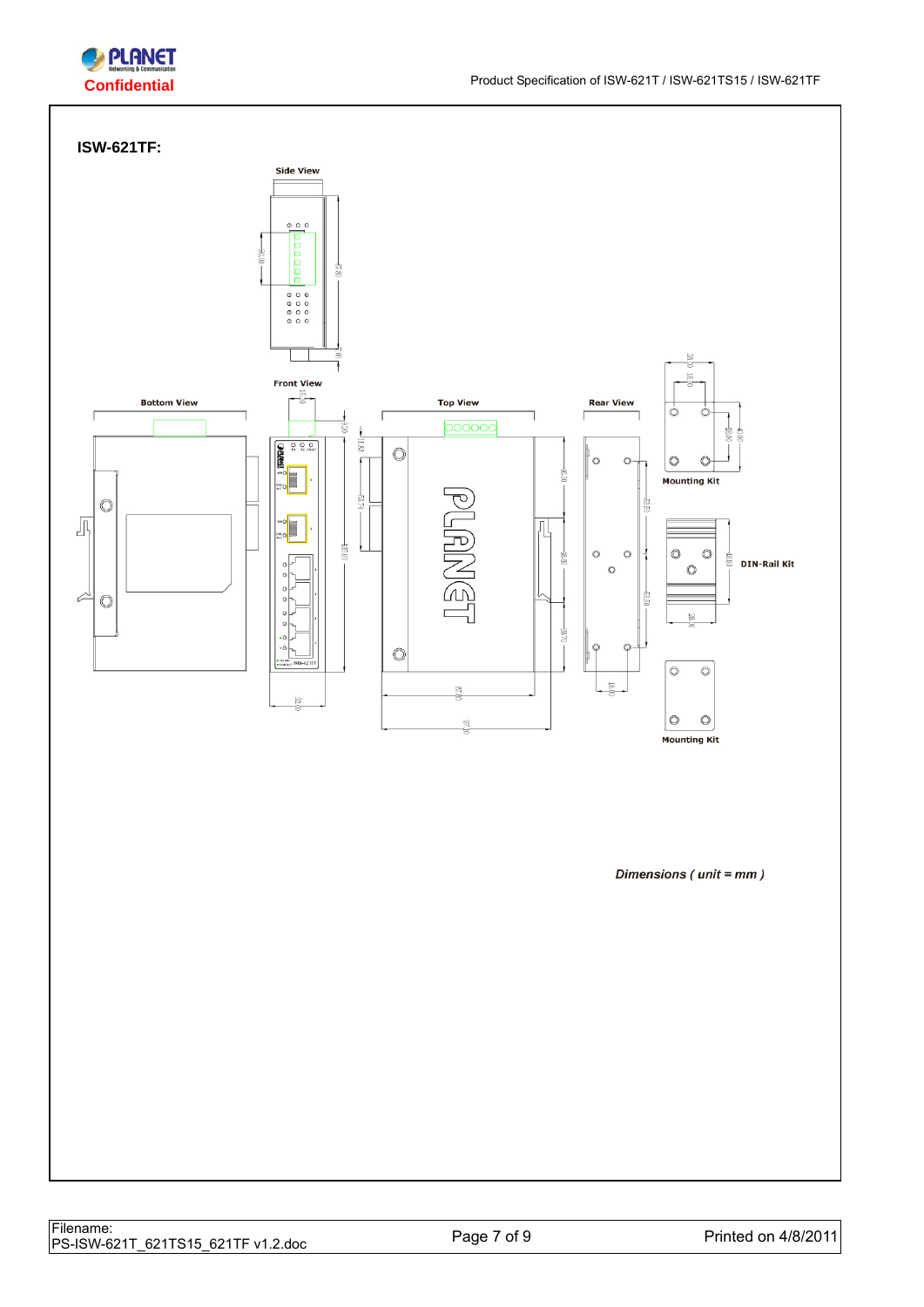

# **LED Definition**

## ¾ **System**

| <b>LED</b>     | <b>Color</b> | <b>Function</b>                                           |
|----------------|--------------|-----------------------------------------------------------|
| P <sub>1</sub> | <b>Green</b> | Lit: indicate the power 1 has power.                      |
| P <sub>2</sub> | <b>Green</b> | Lit: indicate the power 2 has power.                      |
| <b>FAULT</b>   | <b>Green</b> | Lit: indicate the either power 1 or power 2 has no power. |

## ¾ **10/100Base-TX RJ-45**

| <b>LED</b>              | <b>Color</b> | <b>Function</b> |                                                                                   |
|-------------------------|--------------|-----------------|-----------------------------------------------------------------------------------|
| 10/100                  | Green        | Lit:            | indicate the Switch is successfully connecting to the network at 100Mbps.         |
|                         |              | Off:            | indicate that the Switch is successfully connecting to the network at 10Mbps.     |
| LNK/ACT<br><b>Green</b> |              | Lit:            | To indicate the link through that port is successfully established.               |
|                         |              | Blink:          | To indicate that the Switch is actively sending or receiving data over that port. |

# ¾ **100Base-FX SC / LC Fiber Interface**

| <b>LED</b>              | <b>Color</b> | <b>Function</b> |                                                                                   |
|-------------------------|--------------|-----------------|-----------------------------------------------------------------------------------|
| 100                     | Green        | Lit:            | indicate the Switch is successfully connecting to the network at 100Mbps.         |
| LNK/ACT<br><b>Green</b> |              | Lit:            | To indicate the link through that port is successfully established.               |
|                         |              | Blink:          | To indicate that the Switch is actively sending or receiving data over that port. |

### **Upper panel**



# **3.4 Environmental Specification**

#### **Operating**

| <b>Model</b>              | <b>ISW-621T</b>                 | ISW-621TS15 | <b>ISW-621TF</b> |
|---------------------------|---------------------------------|-------------|------------------|
| Temperature:              | -40~75 Degree C                 |             |                  |
| <b>Relative Humidity:</b> | $0\nu$ -90% RH (non-condensing) |             |                  |